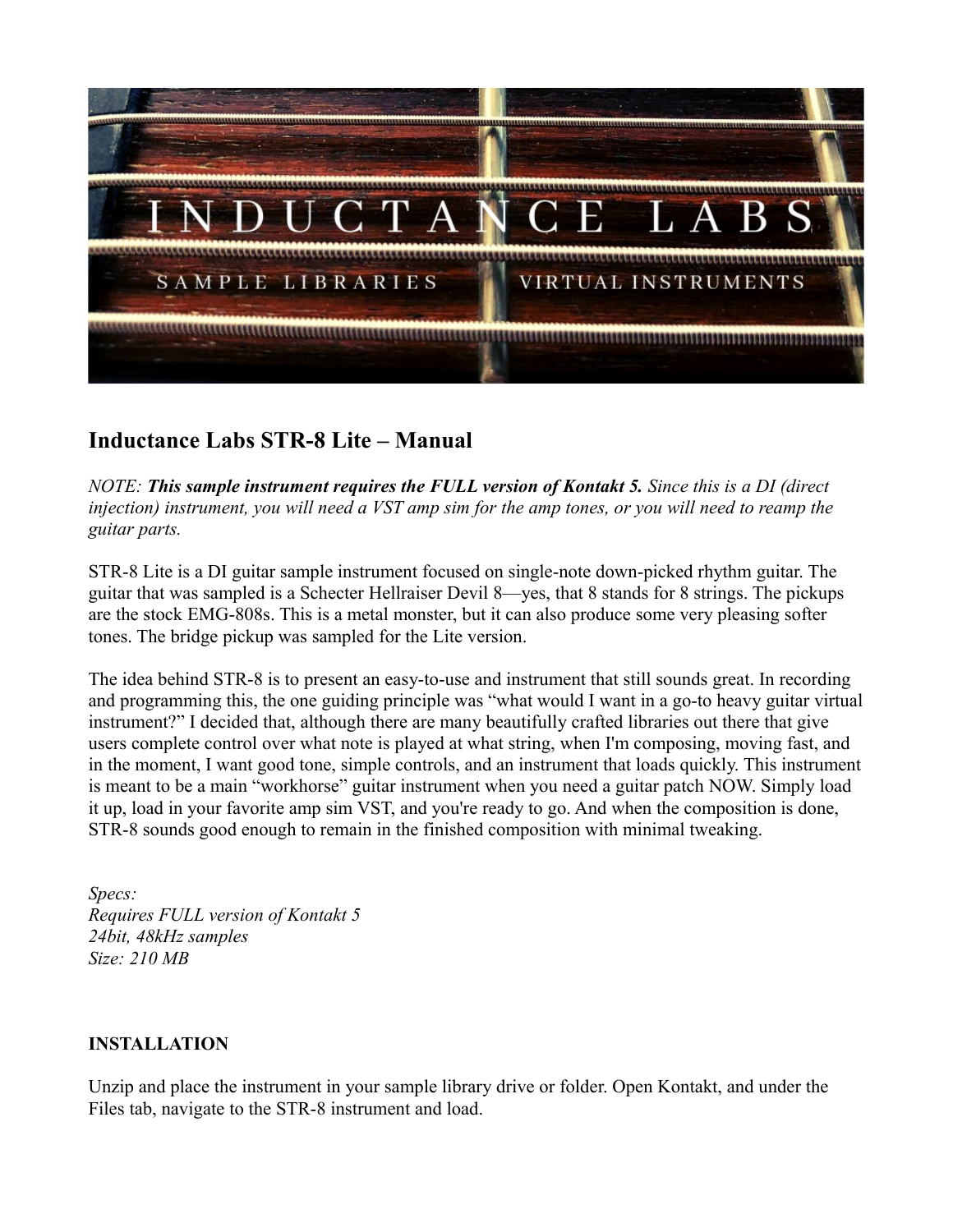

## **CONTROLS**

Please note, upon loading your instrument, make sure to move the mod wheel to reset the MIDI control signals.

The Lite version has two VELOCITY layers, soft and medium. These are triggered by playing the keyboard softly or more aggressively. Most metal-style playing will use the medium velocity, but I encourage you to experiment with the softer layer.

The MOD WHEEL controls palm mutes and open notes. Mod wheel down is palm mutes, mod wheel at mid position is light palm mutes (the hand is still slightly muting the string), and mod wheel up is open, ringing notes. The display next to MOD WHEEL indicates the current articulation.

"AUDIO MODE" button – Switches the mode from "Single Track" to "Double Tracked." Note: Double Tracked mode sends two guitar DI signals, panned hard left and right. Check your virtual amp sim to see if it supports a stereo input.

OPEN NOTES Attack – Lengthens or shortens the initial attack of the open notes.

OPEN NOTES Release – Lengthens or shortens the release, or how long the note "rings," after releasing the open note.

OPEN NOTES Tails – Increases or decreases the volume of the "stop" at the end of the open note. This is the sound of the hand stopping the vibration of the strings. Increasing this makes this a harder slap sound, decreases this reduces this effect.

PALM MUTES Attack – Lengthens or shortens the initial attack of the palm muted notes.

PALM MUTES Release – Lengthens or shortens the release, or how long the note "rings," after releasing the palm muted note.

PALM MUTES Tails – Increases or decreases the volume of the "stop" at the end of the palm muted note. This is the sound of the hand stopping the vibration of the strings. Increasing this makes this a harder slap sound, decreases this reduces this effect.